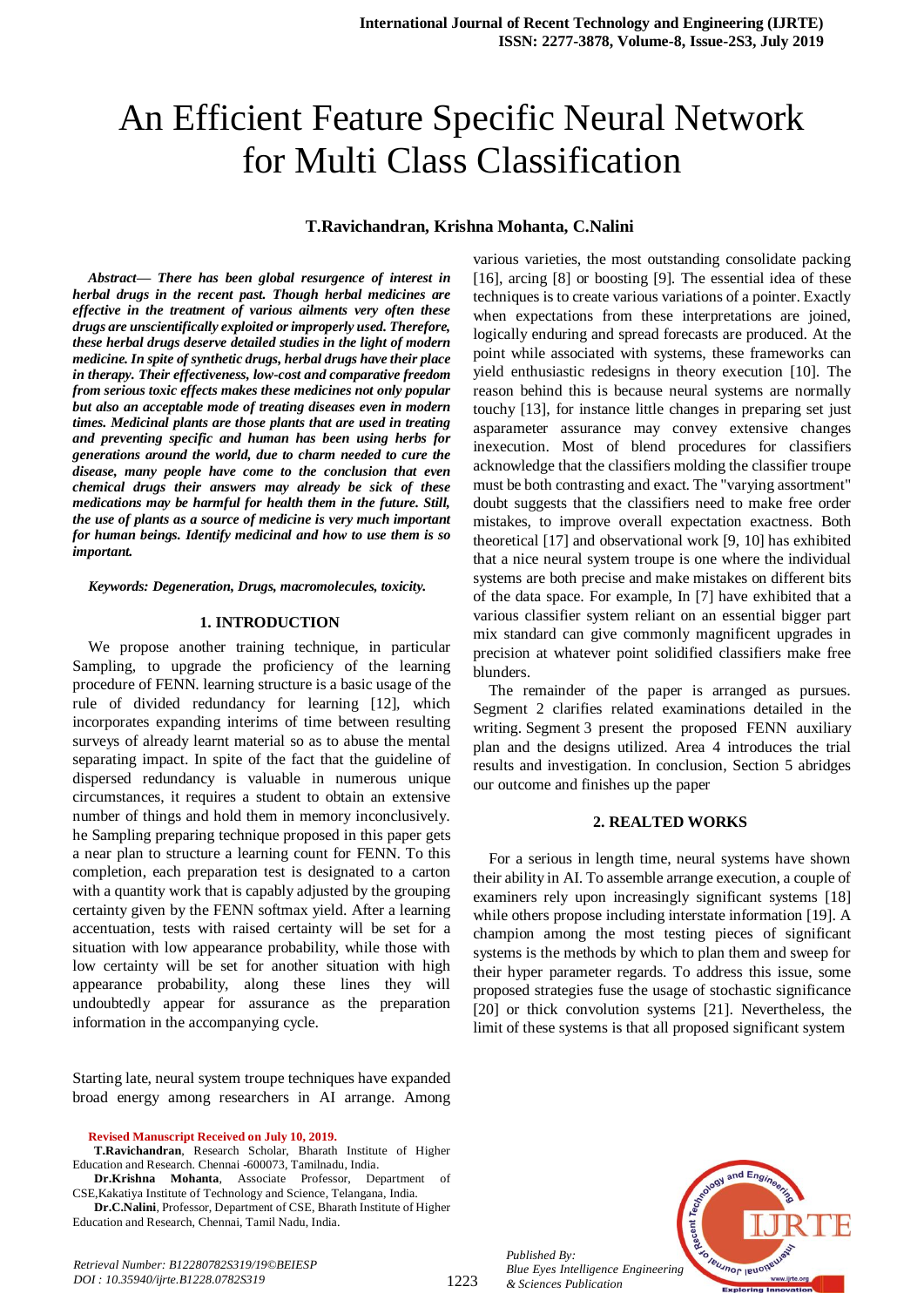structures are deterministic which limits the flexibility of the models and accordingly rouses us to design an automated search for perfect CNN hyper parameters In [3] and [4], proposed strategies rely upon Bayesian improvement methodology and yield better execution. In this paper we look into a heuristic chase. Our technique relies upon hereditary figuring most likely comprehended for non-deterministic issue objectives. Our work means to plan and assessment a contender new GA encoding system for CNN structure look for. Throughout late decades, different assessments have investigated HCCR [16], realizing the headway of various procedures, for instance, non-direct standardization, information increment, include extraction, and quadratic classifier modification.

## **3. FEATURE BASED ENSAMPLES NEURAL NETWORKS (FENN)**

# *3.1 Pooling*

The general Neural network is appeared in Figure 1. There are three concealed layers with nonlinear units, and four layers of weights. The principal layer of weights is the convolutional filter layer. The second layer is a pooling (low pass filtering) and downsampling layer. The third layer is an arbitrary projection layer. The fourth layer is the main prepared layer. The yield layer has linear units. The network can be adroitly separated into two phases, that as far as anyone is concerned have not recently been consolidated. The primary stage is the convolution tuple extraction organize, and to a great extent pursues that of existing ways to deal with image classification [21]. The second stage is the classifier arrange, and to a great extent pursues the methodology of [11, 14]. We currently depict the two phases in detail



**Figure 1. Convolution Filter and Pooloing**

The functions are nonlinear changes connected termwise to framework contributions to deliver network yields of a similar size. In any case, the accompanying scientific definition of the calculation demonstrates a standard layered neural network plan of this calculation is pertinent, as appeared in Figure 1, and along these lines that calculation of all features can be acquired in one shot from a K-section grid containing a group of K training focuses. The way to this detailing is to take note of that since convolution is a linear administrator, a grid can be built that when increased by a data network creates a similar outcome as Convolution feature identification. Convolution connected to one example of the data

## *3.2 Training method*

Propelled by this idea, we propose another FENN training answer for location the three issues referenced previously. The proposed training technique is called FallSample; it sorts the training dataset into gatherings and utilizations the softmax yield to progressively and consequently change the chose quotas of samples in various gatherings. The yield layer with k-route softmax as the actuation work generates a likelihood dissemination over the n classes. As per a past report, the softmax yield of CNN can be viewed as a confidence estimation of the CNN categorization yield [40]. On account of training utilizing FallSample, samples with elevated confidence are set in a container with low look likelihood and those with low confidence are disposed of so the rest of the samples can be much of the time inspected in the network.

## *Algorithm 1: Training*

Input: training set

Output: network parameters

Initialization: learning rate; quota; quota-updating

- 1: while not converge do
- 2: sample a batch from X

3: get the softmax output of the predicted class from forward propagation:

- 4: calculate error term using back propagation:
- 5: update network parameters
- 6: calculate quota-updating function
- 7: update quota parameters
- 8: end while

# *3.3 Neural Network Ensembles*

In order to show signs of improvement the overall rightness, an outfit of classifiers must be both exact notwithstanding various. To make an outfit of classifiers in this examination, two philosophies are used. The first relies upon stowing, where a well known real re-inspecting system called bootstrap [17] is used to produce different preparing sets on which the individual systems from a group are created. Nevertheless, the different assortment of individual classifiers were tuned not simply by moving examples of the preparation set, yet what's more through different early on weight settings, learning calculations, number of concealed neurons and number of preparing ages. A subsequent



*Published By:*

*& Sciences Publication*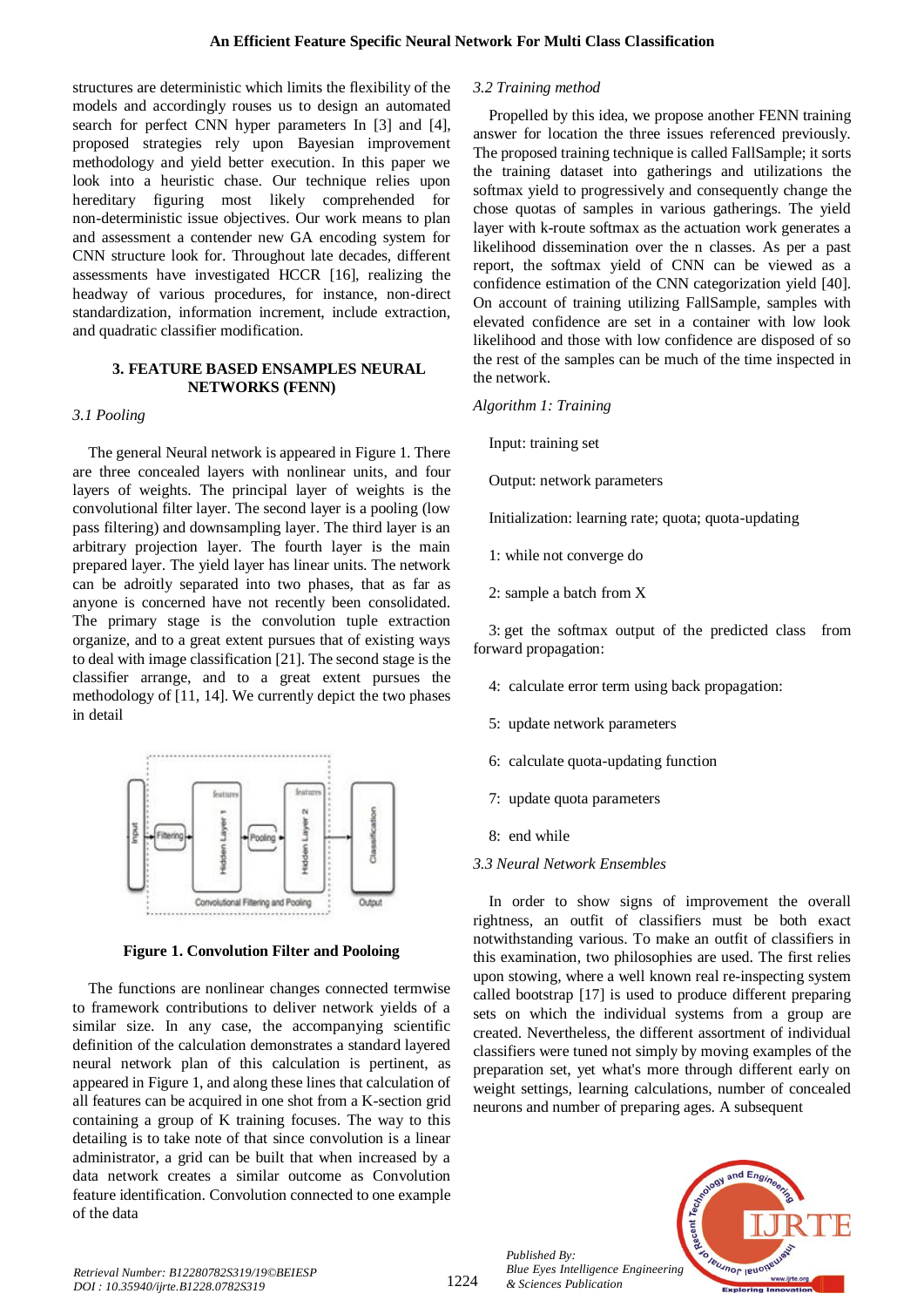approach used standard AdaBoost.M2 system [3], since the additional randomization procedures used in stowing did notbasically improve the gathering execution. In each cycle, a delicate learning estimation is called and gave a substitute dispersal Dt that is changed by underlining explicit preparing points of reference. The flow is invigorated to give wrong characterizations higher loads than right groupings. The entire weighted preparing set is given to the fragile understudy to process the weak theory ht. A classifier impact  $\beta$  is enrolled, which is used in the last weighted vote. Close to the end, each and every frail theory are joined into a single speculation.

## **4.RESULTS:**

Data gathering and preprocessing are the underlying phases of the data mining process. Since just legitimate data will deliver accurate yield, data preprocessing is the key stage. For this examination, we utilize the Weather data from UCI. We simply think about related data and disregard the rest. These models are the equivalent in both the training test and the predicted test in the examination test. For the evaluation of the algorithms' outcomes, alignment, cross-approval and outer testing were done. The staying 20% of the data were utilized as the test set to approve the model accuracy.



It very well may be seen from the Figure 2 that, since the model depends on this data set, the accuracy rate is very high, and the accuracy of certain data is near 100%. Be that as it may, with the expansion of data measure, the accuracy rate has declined and has turned out to be shaky. The nnet model gets the best classification accuracy when the quantity of samples is 800, however then it has poor execution. So also error rate are appeared in fig 3. Which is obviously demonstrates that FENN give the most reduced error rate when contrast with the deepnet and nnet



The curve of nnet is on the ascent, and the pre-development rate is the fastest among the four strategies. With the expansion in the quantity of samples, the time required to set up the model turns out to be amazingly unsteady. In general, the FENN strategy sets aside the littlest effort to figure.

#### **5. CONCLUSION**

This paper additionally proposed another training technique for FENN, through the effective utilization of training samples. A FENN that is prepared with the example method centers around befuddling samples and specifically disregards well-perceived samples, while adequately staying away from obstruction because of uproarious samples. Trial results on a few data sets show that the proposed strategies for pruning classifiers can viably accomplish comparative better prediction accuracy.

### **REFERENCES**

*Published By:*

*& Sciences Publication* 

- 1. Karpathy & Fei-Fei,, "Deep visual-semantic alignments for generating image descriptions", In Proceedings of the IEEE Conference on Computer Vision and Pattern Recognition., pp. 3128–3137, 2016.
- 2. Garcia D, Parès F & Suzumura. "On the Behavior of Convolutional Nets for Feature Extraction", Journal of Artificial Intelligence Research, Vol.61, pp. 563-592, 2018